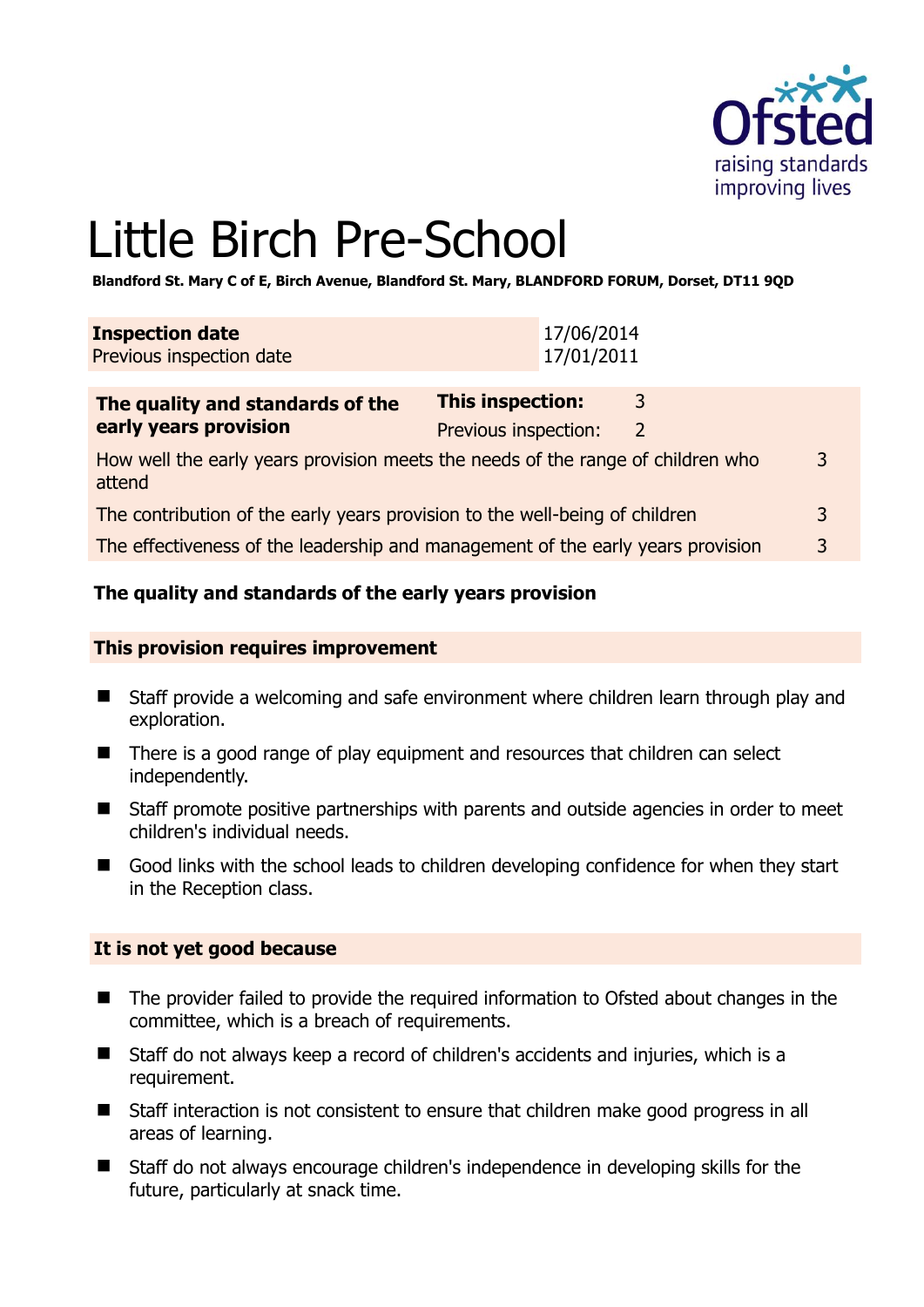# **Information about this inspection**

Inspections of registered early years provision are:

- $\bullet$  scheduled at least once in every inspection cycle the current cycle ends on 31 July 2016
- scheduled more frequently where Ofsted identifies a need to do so, for example where provision was previously judged inadequate
- **•** brought forward in the inspection cycle where Ofsted has received information that suggests the provision may not be meeting the legal requirements of the Early Years Foundation Stage or where assessment of the provision identifies a need for early inspection
- **•** prioritised where we have received information that the provision is not meeting the requirements of the Early Years Foundation Stage and which suggests children may not be safe
- scheduled at the completion of an investigation into failure to comply with the requirements of the Early Years Foundation Stage.

The provision is also registered on the voluntary and compulsory parts of the Childcare Register. This report includes a judgment about compliance with the requirements of that register.

# **Inspection activities**

- The inspector observed children's activities inside and outside.
- $\blacksquare$  The inspector carried out a joint observation with the manager.
- The inspector talked with the provider, staff and children.
- $\blacksquare$ The inspector sampled documentation, which included children's progress records, policies and accident records.
- The inspector took into account parents' views obtained in person.

# **Inspector**

Brenda Flewitt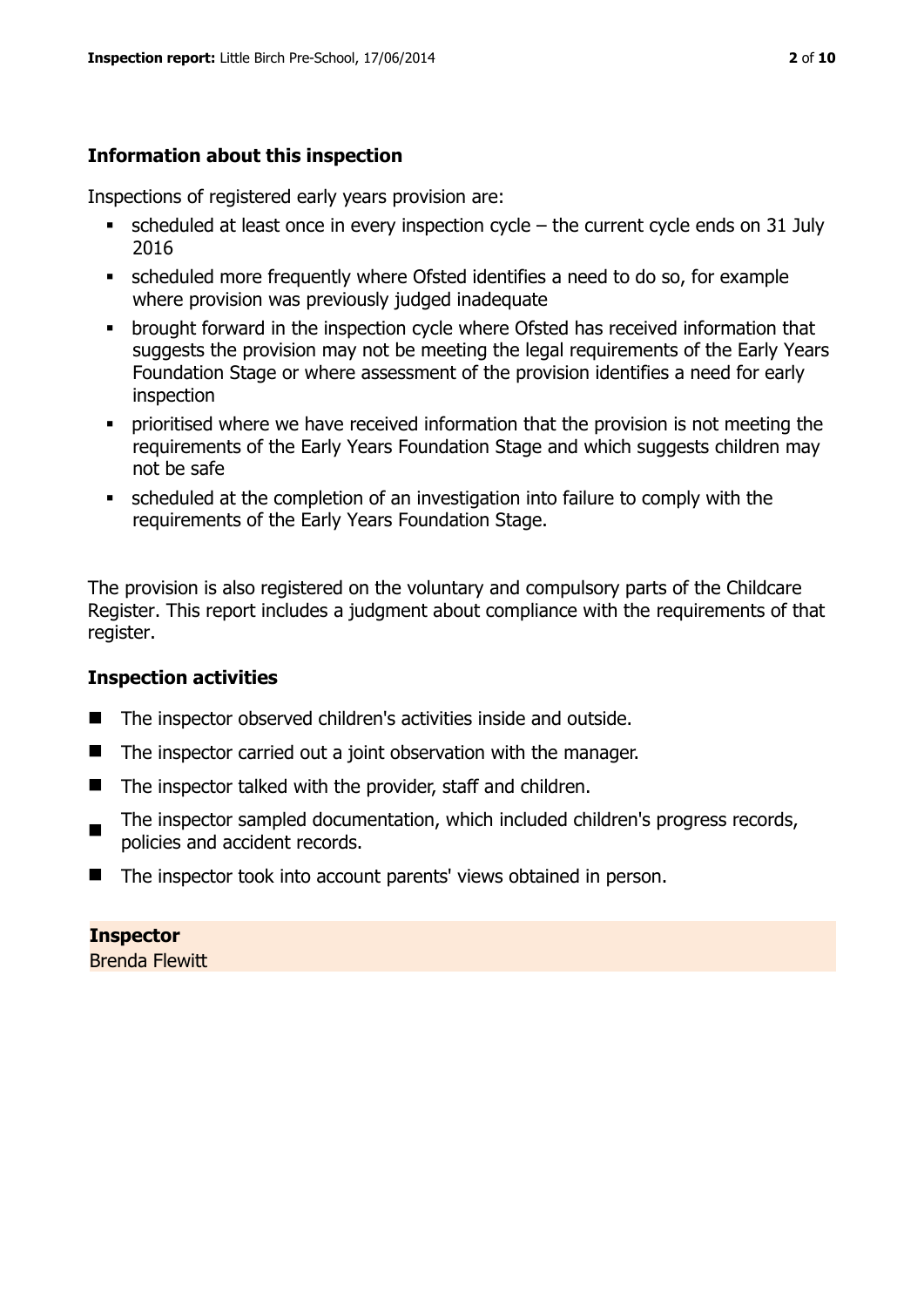## **Full report**

#### **Information about the setting**

Little Birch Pre-School opened in 1976 and operates from a purpose built unit in the grounds of Blandford St. Mary C of E Primary School, Blandford, in Dorset. It is a committee run group and the pre-school are the sole users of the building. The pre-school have use of a playroom with a separate entrance hall, and adjoining toilets and kitchen area. Children have access to fenced areas surrounding the building for outdoor play, and are able to use the school playground and playing field when not in use by schoolchildren. The pre-school is open each morning from 8.45am to 11.45am and from 12.30pm to 3.30pm on Monday to Thursday and from 8.45am until 11.45am on Fridays during term time. The pre-school is registered on the Early Years Register, and the voluntary and compulsory parts of the Childcare Register. The pre-school provides funded free early education for three- and four-year-old children. There are currently 36 children on roll, all of whom are in the early years age group. The pre-school support children who have learning difficulties and/or disabilities. The pre-school employs a team of five staff, all of whom hold appropriate early years qualifications, most of which are at level 3.

#### **What the setting needs to do to improve further**

#### **To meet the requirements of the Early Years Foundation Stage the provider must:**

- $\blacksquare$  ensure a record is kept of accidents and injuries
- $\blacksquare$  improve supervision methods to ensure there is consistency between staff in the quality of their interaction with children to help children learn and make good progress.

#### **To further improve the quality of the early years provision the provider should:**

■ increase opportunities for children to develop independence in practical skills, with particular regard to meal times.

#### **Inspection judgements**

#### **How well the early years provision meets the needs of the range of children who attend**

Children enjoy the time they spend at the pre-school. Staff provide a welcoming environment and understand the importance of children learning through play and exploration. There is a good range of play equipment and resources, which staff arrange so that children can select for themselves. Staff organise the play areas so that children can choose to be inside or outside according to their preferences. This means that children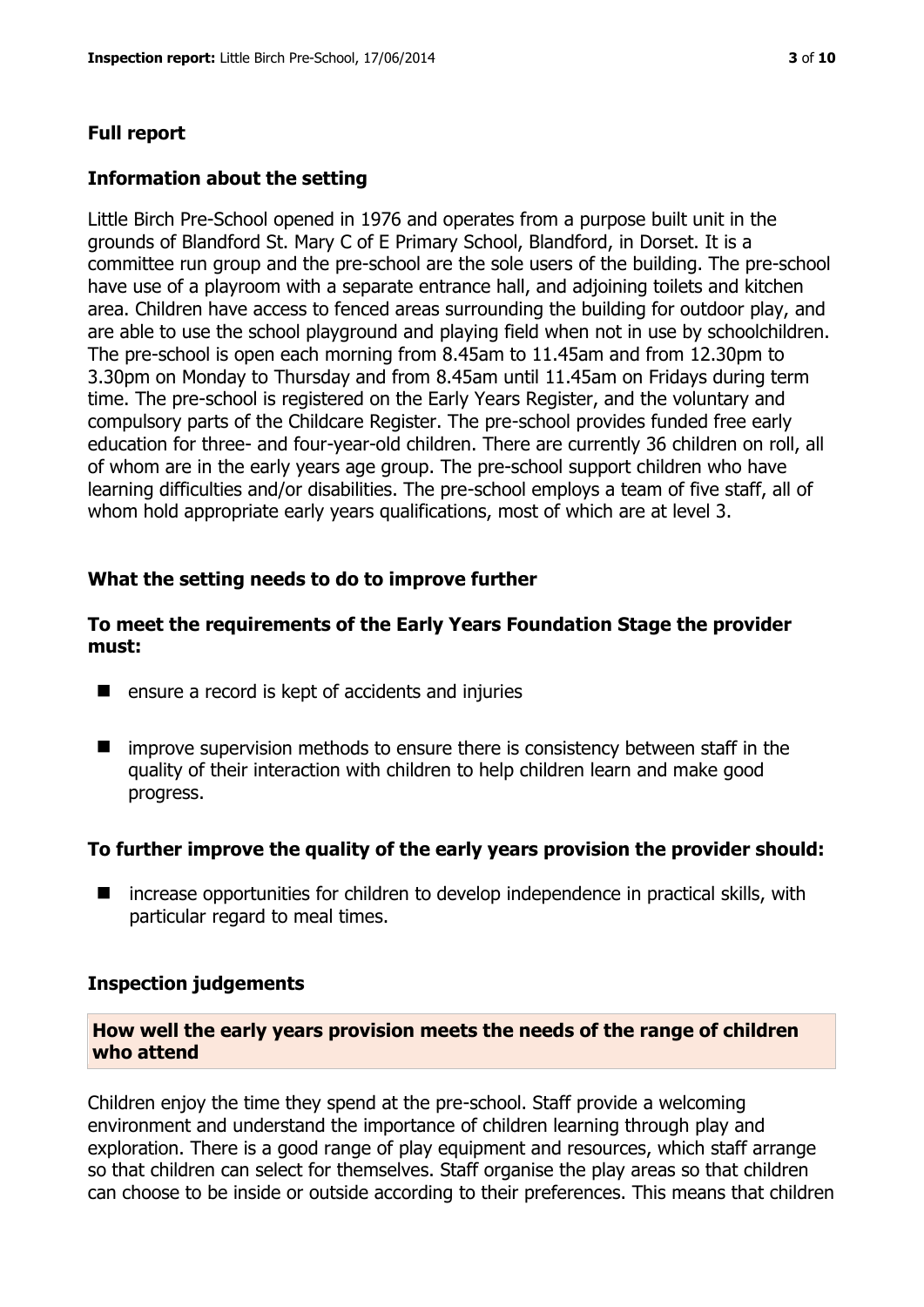who learn best outside have the opportunity to do so. Staff implement a clear assessment system. Each child's key person completes a record that includes observations of play and achievements, with photographs and samples of children's artwork. They use the information to plot children's stage of development and plan the next steps for their progress. Staff are able to track children's progress and identify any gaps in their learning and seek any extra support needed. Staff plan a broad range of activities according to children's interests and development needs. Some staff interact effectively with the children during their activities; their enthusiasm motivates children to join in and be curious to learn. They ask open-ended questions that encourage children to think, solve problems and understand the world around them. However, this quality of teaching is not consistent throughout the team. Some staff miss opportunities for setting challenges and modelling language. Therefore, some children do not make as much progress as they could in all areas of learning.

Staff promote children's language and communication skills by talking with them as they support their activities. Staff sometimes describe what is happening and name objects, but do not always use children's spontaneous ideas to extend their thinking and knowledge. For example, children make models, such as houses and caravans from re-cycled materials, using various tools to join items together. Some staff miss the chance to talk to the children about what they know about different homes, or about the materials they are using. Staff use ideas from Every Child A Talker to encourage children's confidence in speaking. For example, children take a soft toy home with them with a diary for recording events. Staff encourage children to talk to their friends in the group about the toy's adventures when they return.

Staff provide various opportunities for children to experiment and develop an understanding of the world. During water play, they encourage children to notice what sinks or floats. Children start to learn about capacity as they fill and empty various containers with water or sand. These activities raise children's awareness of basic mathematical and scientific concepts. Staff enable children to investigate and explore the natural world. For example, children enjoy looking for insects and creatures in the garden area. Some staff spark children's curiosity by encouraging them to think about where creatures live, what they eat and how to respect them. Staff provide clip boards, paper and pencils to enable children to record their findings. This helps children understand writing for a purpose.

#### **The contribution of the early years provision to the well-being of children**

Staff provide a welcoming environment, which results in children being happy and settled. Staff seek information from parents about children's interests and families when children start attending. This enables them to provide appropriate resources to encourage children's involvement and initiate conversations to help them feel secure. Parents are invited to bring young children to a weekly afternoon session in the summer term before they start at the pre-school. This helps children to become familiar with the building and start to build relationships with the staff. Staff have good links with the school; older children sometimes enjoy outside play with children from the Reception class.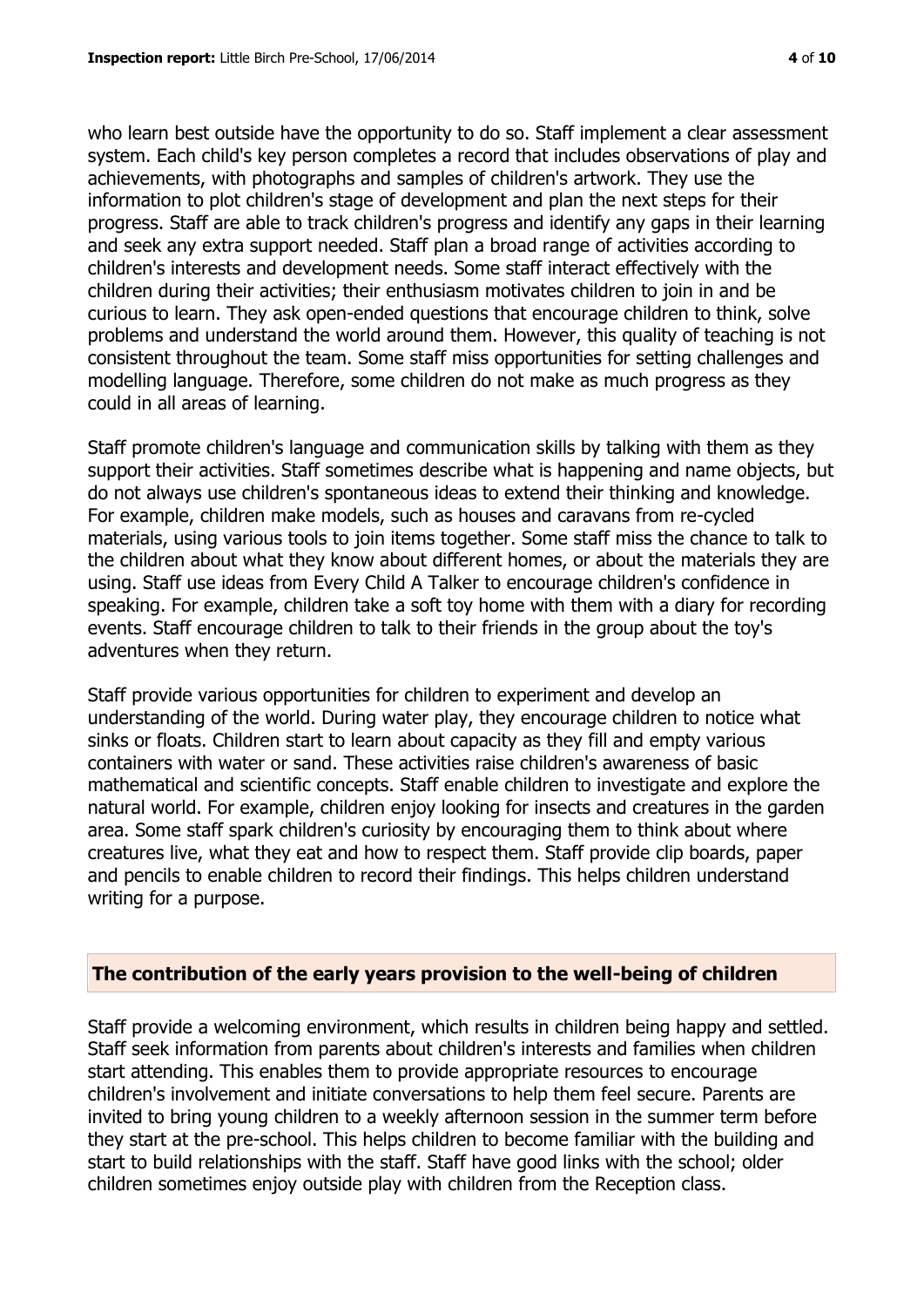Arrangements to visit the school and meet their prospective teachers help children know what to expect in a new situation and develop confidence.

Children learn what staff expect of them through familiar routines and explanations. Staff use visual aids, such as sand timers, to help children understand about taking turns. Staff encourage children to help pack away toys, which encourages them to care for equipment. Staff regularly praise children for their efforts and achievements, which helps boost their self-esteem and confidence. Staff encourage children to be aware of their own safety. For example, they teach them about the dangers of flicking sand. They also remind them how to behave when gathered in a group for songs or stories. Staff involve children in identifying hazards in the environment, such as open gates, using pictures to help them.

Staff encourage children to practise good routines for personal hygiene and develop increasing independence as they use toilet and hand washing facilities. Children make choices from healthy options at snack time, such as fresh fruit, toast and yogurts. However, staff prepare the food in advance, and generally pour children's drinks for them. Therefore, children are not practising skills for the future, such as peeling or chopping fruit, and using tools for spreading and cutting. Staff provide daily opportunities for children to have fresh air and exercise. Using the large apparatus in the school playing areas provides challenge to promote children's physical skills. However, the quality of staff interaction during outside activities does not always provide good quality learning experiences for all children. They do not always provide challenge to extend children's knowledge, vocabulary and skills.

# **The effectiveness of the leadership and management of the early years provision**

Leadership and management require improvement. The provider failed to notify Ofsted about changes in the management committee. The provider has informed Ofsted about new members joining the committee or a change in their role; however, they have failed to give details of those resigning. This is a breach of requirements, however, on this occasion Ofsted do not intend to take any action, as there is no direct risk to children. The inspection was prompted due to a concern about safeguarding children's welfare, staff suitability and managing children's behaviour that can result in injury. The inspection found that, overall, staff implement policies and procedures to promote children's safety and welfare. Staff use positive methods to help children understand how to behave. Staff know the procedures to follow in the event of a child having an accident or being injured. Although the usual practice is to record accidents, occasionally staff have overlooked keeping a record, which is a requirement. Nevertheless, they make sure that they inform parents about the incident on the same day, so that children's welfare is promoted. There are appropriate staff recruitment and induction procedures that check for staff suitability and help them learn about their roles and responsibilities. Staff are aware of how to recognise signs and symptoms that would cause concern and understand their responsibility in following correct procedures to protect children from harm. There is a clear policy readily available for them to use for reference, which includes procedures if they have concerns about another member of staff. Staff complete risk assessments and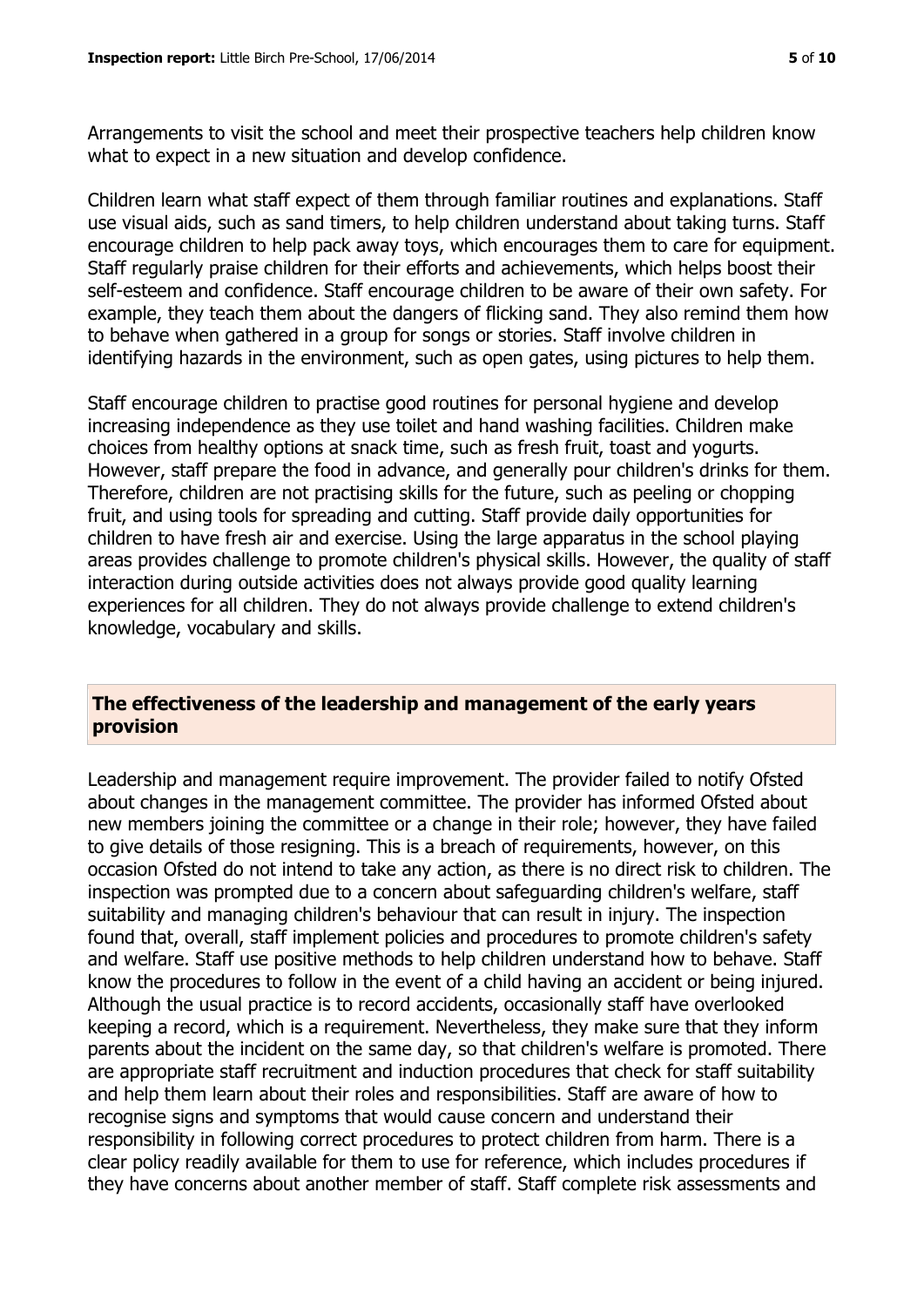daily checks in order to provide a safe environment for children to play.

Staff promote positive partnerships with parents. They provide useful information about the pre-school by way of written policies, displays and a website. Key persons make themselves available to exchange information on a daily basis through conversation. This helps staff to meet children's individual needs. Parents have the opportunity to have a say in their child's pre-school by being a member of the committee. Parents say that their children are happy, settled and enjoy very good relationships with their key person. Parents feel involved in sharing information towards their children's progress records. They say that their children are making good progress, particularly in confidence and social skills. Staff liaise effectively with other professionals and outside agencies to help to provide extra support when children have specific needs. This results in important information being shared, particularly when children move on to their next stage of learning at school.

The provider has successfully addressed the recommendations set at the last inspection, which means they have improved children's learning in mathematics and creativity. The staff have some methods in place to reflect on their practice to identify areas for improvement. For example, they plan to seek parents' views by using questionnaires and to involve them more in planning. However, the management committee are not sufficiently involved in evaluating staff practice. Although there is an appraisal and supervision system, it is not effective in identifying weaknesses in teaching, in particular inconsistency in staff interaction. Therefore, good quality provision is not maintained.

# **The Childcare Register**

| The requirements for the compulsory part of the Childcare Register are | <b>Not Met</b><br>(with<br>actions) |
|------------------------------------------------------------------------|-------------------------------------|
| The requirements for the voluntary part of the Childcare Register are  | <b>Not Met</b><br>(with<br>actions) |

# **To meet the requirements of the Childcare Register the provider must:**

- $\blacksquare$  keep a record of accidents which involve the children being cared for on the premises where childcare is provided (compulsory part of the Childcare Register).
- $\blacksquare$  keep a record of accidents which involve the children being cared for on the premises where childcare is provided (voluntary part of the Childcare Register).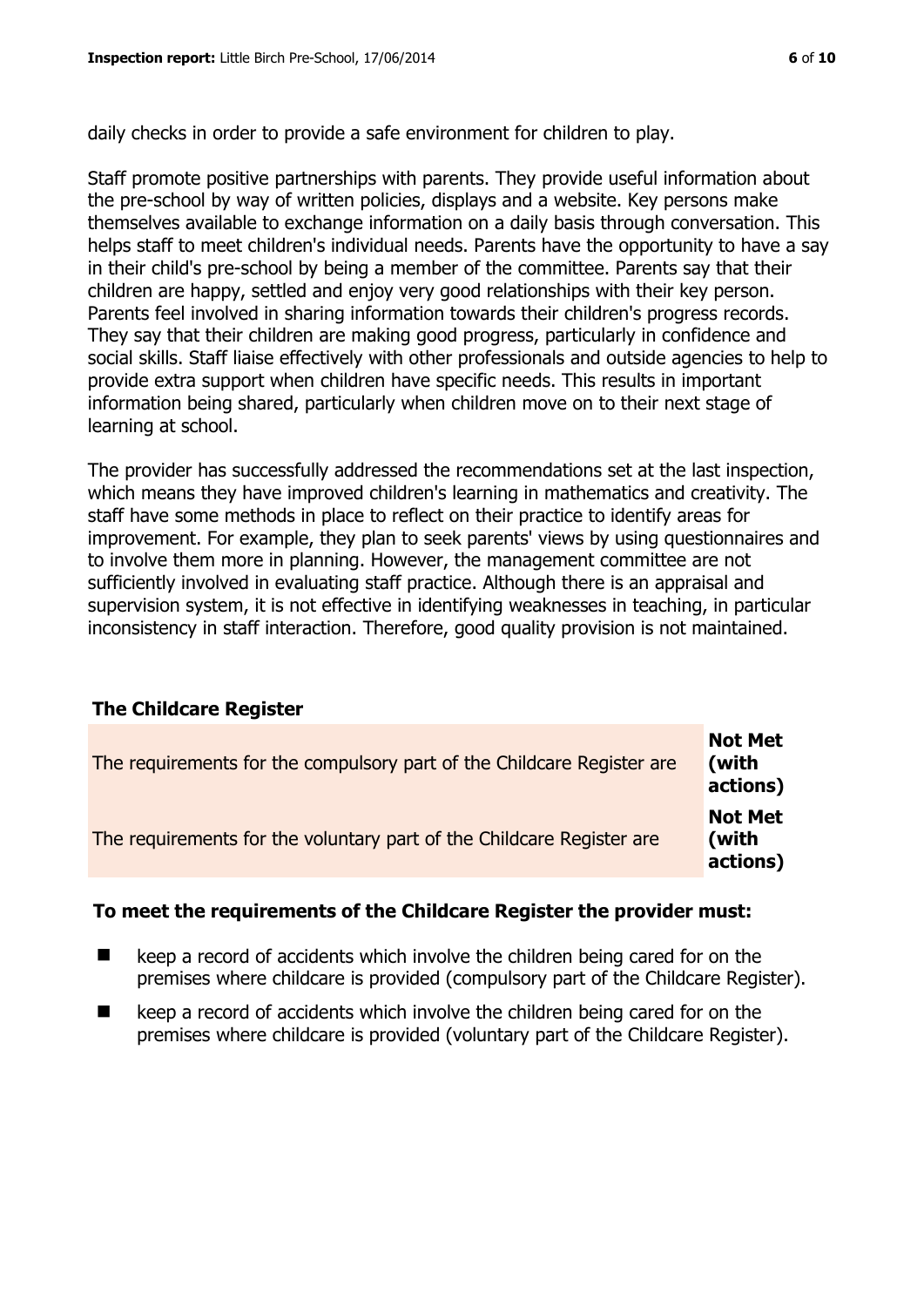# **What inspection judgements mean**

# **Registered early years provision**

| <b>Grade</b> | <b>Judgement</b>               | <b>Description</b>                                                                                                                                                                                                                                                                                                                                                                                |
|--------------|--------------------------------|---------------------------------------------------------------------------------------------------------------------------------------------------------------------------------------------------------------------------------------------------------------------------------------------------------------------------------------------------------------------------------------------------|
| Grade 1      | Outstanding                    | Outstanding provision is highly effective in meeting the needs<br>of all children exceptionally well. This ensures that children are<br>very well prepared for the next stage of their learning.                                                                                                                                                                                                  |
| Grade 2      | Good                           | Good provision is effective in delivering provision that meets<br>the needs of all children well. This ensures children are ready<br>for the next stage of their learning.                                                                                                                                                                                                                        |
| Grade 3      | <b>Requires</b><br>improvement | The provision is not giving children a good standard of early<br>years education and/or there are minor breaches of the<br>safeguarding and welfare requirements of the Early Years<br>Foundation Stage. It will be monitored and inspected within<br>twelve months of the date of this inspection.                                                                                               |
| Grade 4      | Inadequate                     | Provision that is inadequate requires significant improvement<br>and/or enforcement action. The provision is failing to give<br>children an acceptable standard of early years education and/or<br>is not meeting the safeguarding and welfare requirements of<br>the Early Years Foundation Stage. It will be monitored and<br>inspected again within six months of the date of this inspection. |
| Met          |                                | The provision has no children on roll. The inspection judgement<br>is that the provider continues to meet the requirements for<br>registration.                                                                                                                                                                                                                                                   |
| Not met      |                                | The provision has no children on roll. The inspection judgement<br>is that the provider does not meet the requirements for<br>registration.                                                                                                                                                                                                                                                       |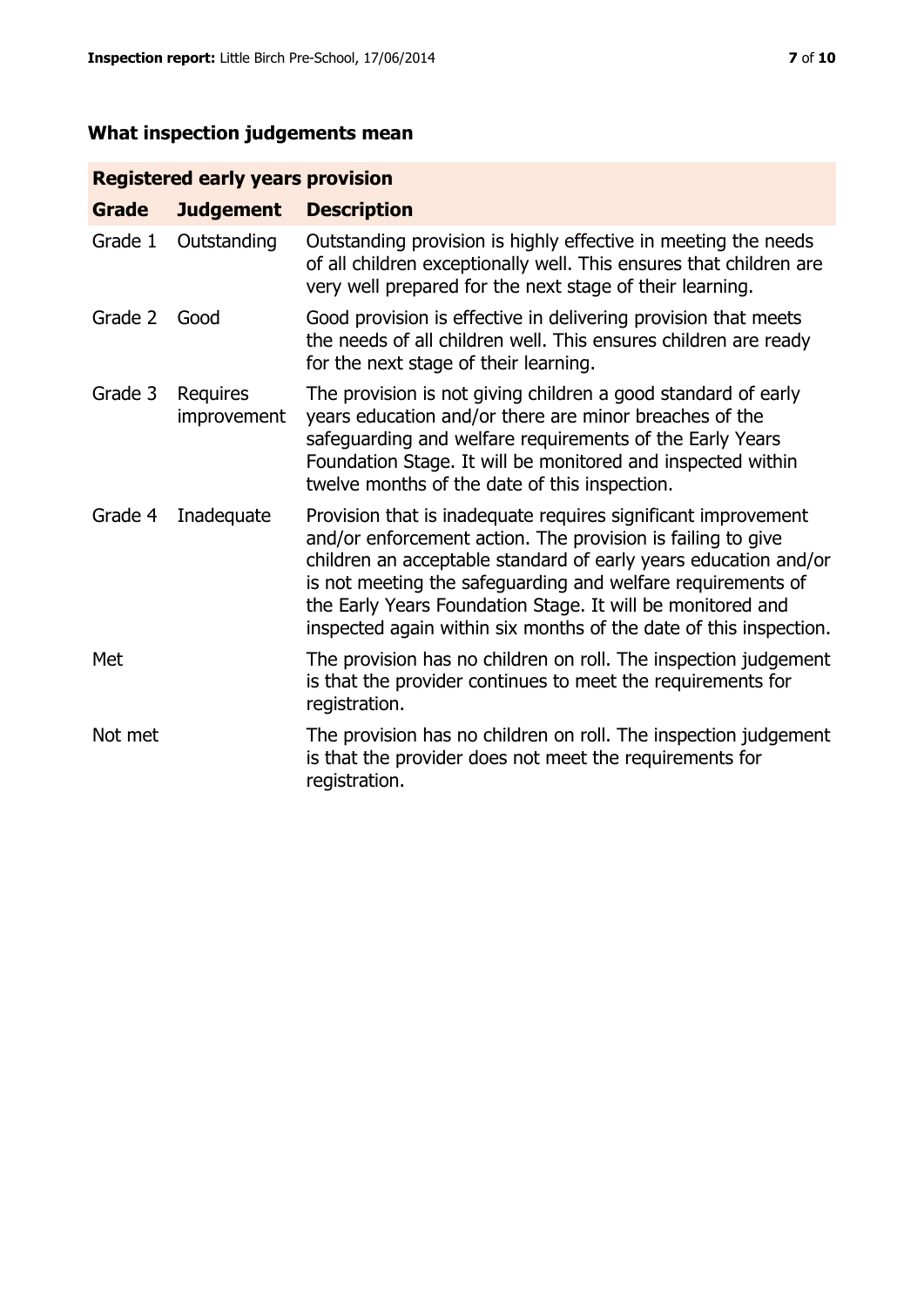# **Inspection**

This inspection was carried out by Ofsted under sections 49 and 50 of the Childcare Act 2006 on the quality and standards of provision that is registered on the Early Years Register. The registered person must ensure that this provision complies with the statutory framework for children's learning, development and care, known as the Early Years Foundation Stage.

# **Setting details**

| Unique reference number           | 141119                                |
|-----------------------------------|---------------------------------------|
| <b>Local authority</b>            | <b>Dorset</b>                         |
| <b>Inspection number</b>          | 978298                                |
| <b>Type of provision</b>          | Sessional provision                   |
| <b>Registration category</b>      | Childcare - Non-Domestic              |
| Age range of children             | $2 - 8$                               |
| <b>Total number of places</b>     | 16                                    |
| <b>Number of children on roll</b> | 36                                    |
| <b>Name of provider</b>           | The Little Birch Pre-School Committee |
| Date of previous inspection       | 17/01/2011                            |
| <b>Telephone number</b>           | 07929 363291                          |

Any complaints about the inspection or the report should be made following the procedures set out in the guidance *'Complaints procedure: raising concerns and making complaints* about Ofsted', which is available from Ofsted's website: www.ofsted.gov.uk. If you would like Ofsted to send you a copy of the guidance, please telephone 0300 123 4234, or email enquiries@ofsted.gov.uk.

# **Type of provision**

For the purposes of this inspection the following definitions apply:

Full-time provision is that which operates for more than three hours. These are usually known as nurseries, nursery schools and pre-schools and must deliver the Early Years Foundation Stage. They are registered on the Early Years Register and pay the higher fee for registration.

Sessional provision operates for more than two hours but does not exceed three hours in any one day. These are usually known as pre-schools, kindergartens or nursery schools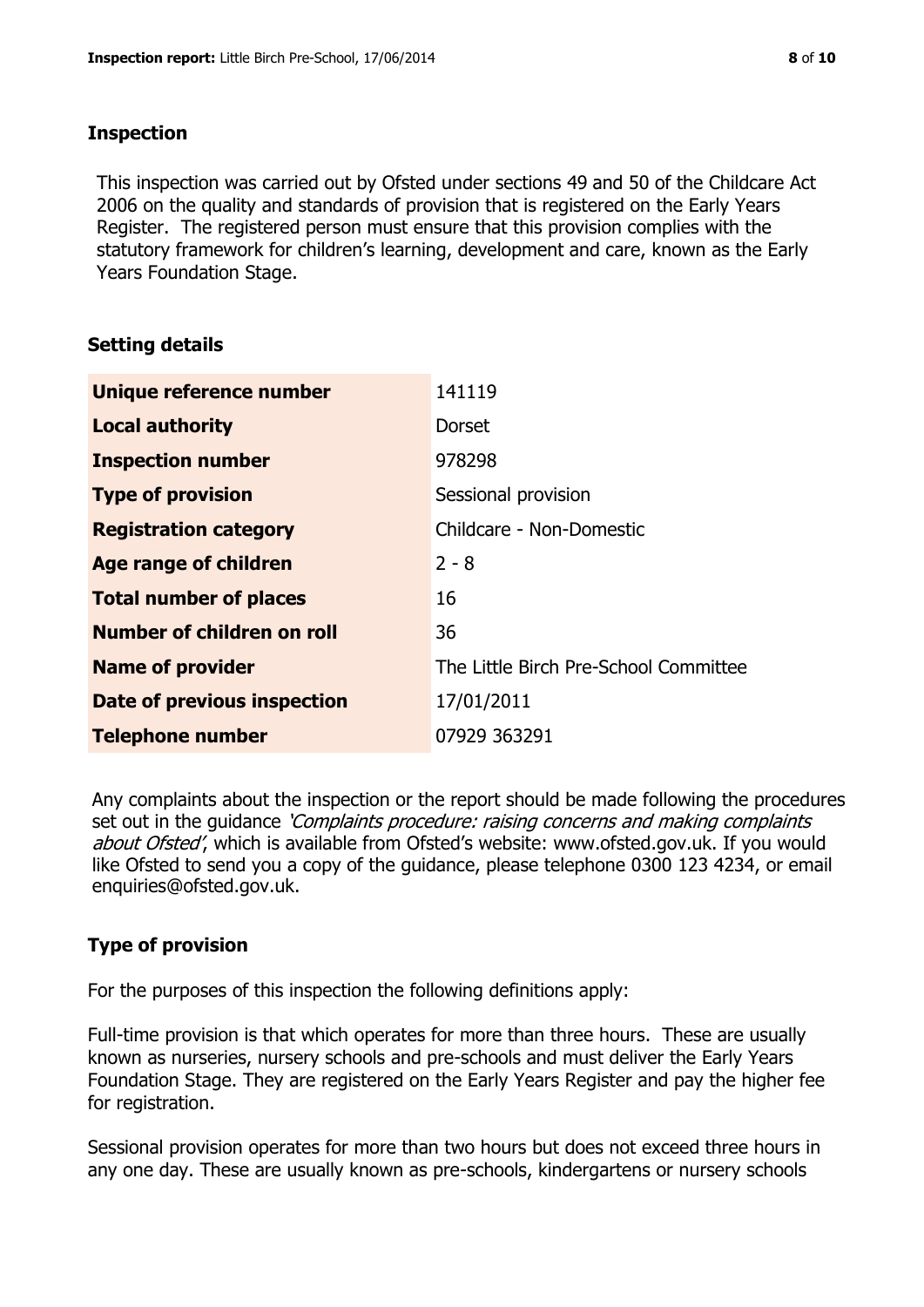and must deliver the Early Years Foundation Stage. They are registered on the Early Years Register and pay the lower fee for registration.

Childminders care for one or more children where individual children attend for a period of more than two hours in any one day. They operate from domestic premises, which are usually the childminder's own home. They are registered on the Early Years Register and must deliver the Early Years Foundation Stage.

Out of school provision may be sessional or full-time provision and is delivered before or after school and/or in the summer holidays. They are registered on the Early Years Register and must deliver the Early Years Foundation Stage. Where children receive their Early Years Foundation Stage in school these providers do not have to deliver the learning and development requirements in full but should complement the experiences children receive in school.